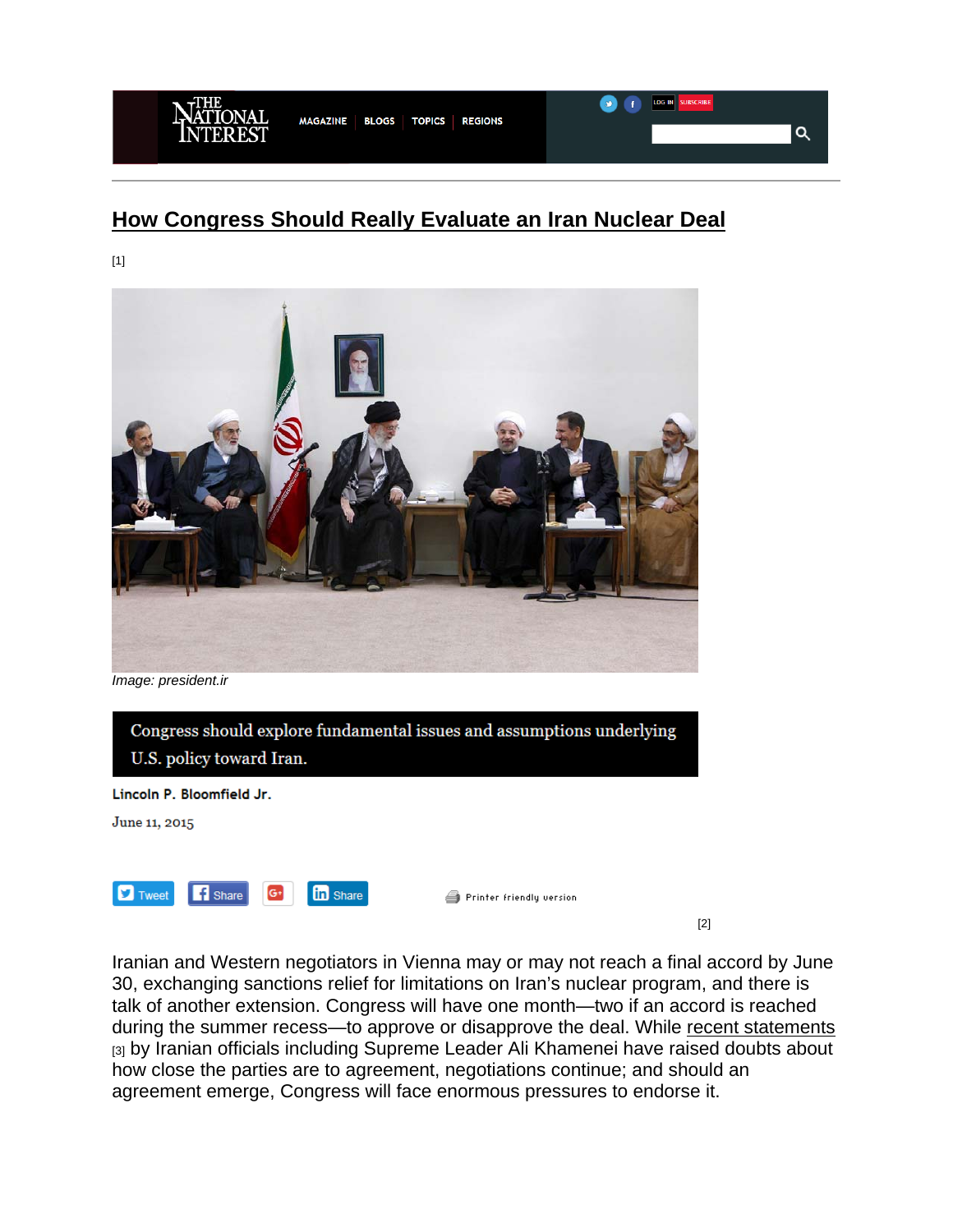From the outset, the Obama administration has briefed oversight committees but excluded Congress from its deliberative process, and few details from the negotiating table have been leaked. This has fed sentiment on Capitol Hill to increase sanctions pressure, and raised political resistance to an accord with Iran. Despite their misgivings, legislators and staff will be at a disadvantage in disputing the judgment [4] of Secretary of Energy (and MIT nuclear physicist) Ernest Moniz about the adequacy of verification modalities and the estimated warning time to detect an Iranian nuclear weapons "breakout." Congress, moreover, will face a stark choice: either endorse the negotiated terms, or be blamed for jettisoning the only available nuclear restraints on Iran while releasing the other P5+1 countries to lift their own sanctions.

There are three possible outcomes: 1) talks could end with no agreement; 2) an agreement may be reached and accepted by Congress; or 3) an agreement may be reached and rejected by Congress. In any of these scenarios, Congress will be keen to exercise its oversight function after having been largely sidelined during two years of talks. Perhaps predictably, some Members of Congress have advocated treating an agreement with Iran as an executive branch policy that will not outlast the Obama presidency, rather than as a U.S. commitment.

A more productive path for Congress may be to broaden the scope of its inquiry into the Iran negotiations, and explore some fundamental issues and assumptions underlying U.S. policy toward Iran that will remain relevant whatever the outcome of negotiations, and arguably more so in the aftermath.

For starters, the Obama administration should be asked to articulate its understanding of how policy is determined in Iran. Since his election as Iran's President in June 2013, Hassan Rouhani has been portrayed as a "moderate" and proponent of reform. The White House touted President Obama's September 2013 phone call [5] to Mr. Rouhani as an historic conversation between the two "counterparts" after decades of bilateral estrangement. Washington's Iran-watchers have devoted far more "ink" to Rouhani and Foreign Minister Javad Zarif, including their English-language tweets and YouTube video messages, than to other figures including Supreme Leader Ali Khamenei and his key regime lieutenants.

Congress should ask the administration to explain what power, authority or influence it believes the Iranian President exercises over the country's affairs, including but not limited to the nuclear establishment. Is President Rouhani the chief executive setting policies and overseeing day-to-day stewardship over Iran's economic assets, foreign activities, justice and law enforcement, control of the information domain and the like? And if major aspects of Tehran's exercise of power are not under Rouhani's purview, including activities hostile to United States and international interests, what have been the policy responses from the Obama administration since 2013, and what is the strategy going forward?

A second set of questions concerns economics and finance. The received wisdom in Washington is that Iran entered negotiations with the West because the pressure of economic sanctions had brought the country "to its knees." No doubt declining oil and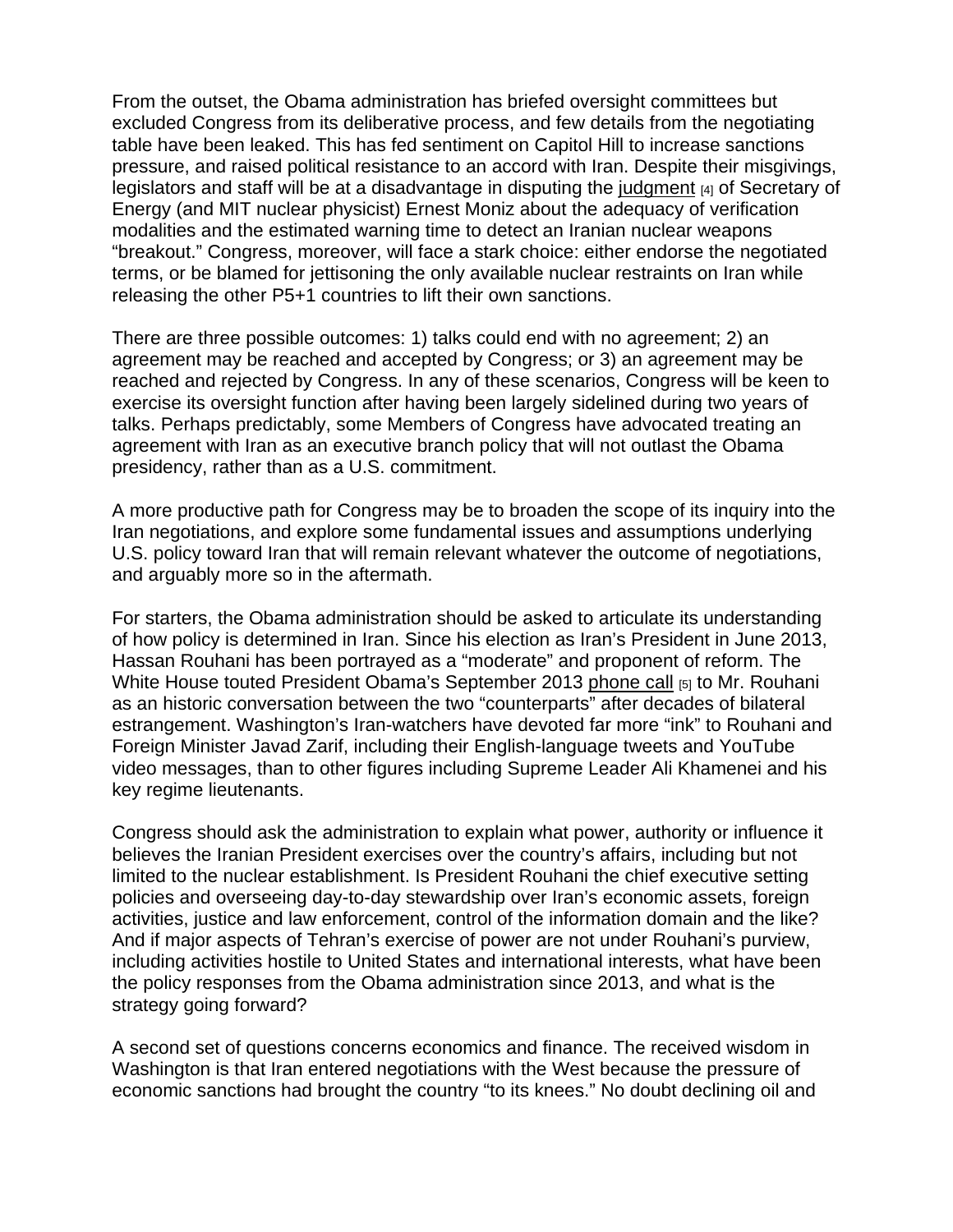gas revenues, a weakened currency and interdiction of Tehran's ability to conduct international financial transactions increased hardship for the people of Iran. The question for Congress is what effect this has had on the regime's behavior.

The administration should be asked to explain what economic resources are under the direct control [6] of Iran's leadership and where that money has been going. Congress should know whether, if at all, existing sanctions have constricted Iran's appetite for investment in its nuclear program, to say nothing of the considerable financial and weapons support it has been providing its allies in Syria, Lebanon, Iraq, Yemen and Gaza. As Iran's Revolutionary Guards have long profited from smuggling operations enabled by the scarcity of goods caused by sanctions, it is appropriate for Congress to examine whether sanctions are indeed an effective lever on the Iranian regime's behavior.

There are other areas Congress should explore in the process of weighing a nuclear accord. President Obama and Secretary Kerry have alluded to the prospect that a nuclear agreement could open the way to expanded U.S.-Iran relations and cooperation in other areas. A third area of focus, before U.S. reconciliation with Tehran's clerics gains momentum, should be an unblinking look at Iranian politics and the elusive question of "reform" inside Iran. After voting irregularities, widespread protests and a severe regime crackdown marred the June 2009 reelection of Mahmoud Ahmadinejad in Iran, President Obama said  $[7]$ , "There are people that want to see greater openness and greater debate and want to see greater democracy….I stand strongly with the universal principle that people's voices should be heard and not suppressed." Yet four years later, when Hassan Rouhani was declared the first-ballot winner after the regime had disqualified 672 out of the 680 candidates registering to run for the presidency, it fell to British Prime Minister David Cameron to point out [8] that this was "not democracy as we know it" as the Obama administration offered only congratulations.

If asked to spell out its perspectives on these larger questions, encompassing the Tehran regime's activities and strategic priorities, could the administration's Iran policy pass muster with Congress? Maybe the pain of sanctions was indeed the decisive factor that drew Iran to the negotiating table, and maybe President Rouhani and Foreign Minister Zarif came into the negotiations with a mandate to trade away as much of the country's nuclear capacity as necessary to gain the requisite economic relief.

But if this was to be, simply stated, a sanctions-for-nuclear bargain, it is fair to wonder why President Obama made no serious effort at the outset to enlist the one party capable of lifting U.S. sanctions—Congress—to better to strengthen his hand in the negotiations, and equally, why he did not test Iranian intentions by seeking an authoritative channel to his true "counterpart"—the one figure in Iran capable of renouncing nuclear weapons-related activities: Supreme Leader Ali Khamenei. It is curious that Mr. Obama, having repeatedly pledged [9] to do "everything that's required to prevent" Iran from obtaining a nuclear weapon, provided his own team so little negotiating latitude.